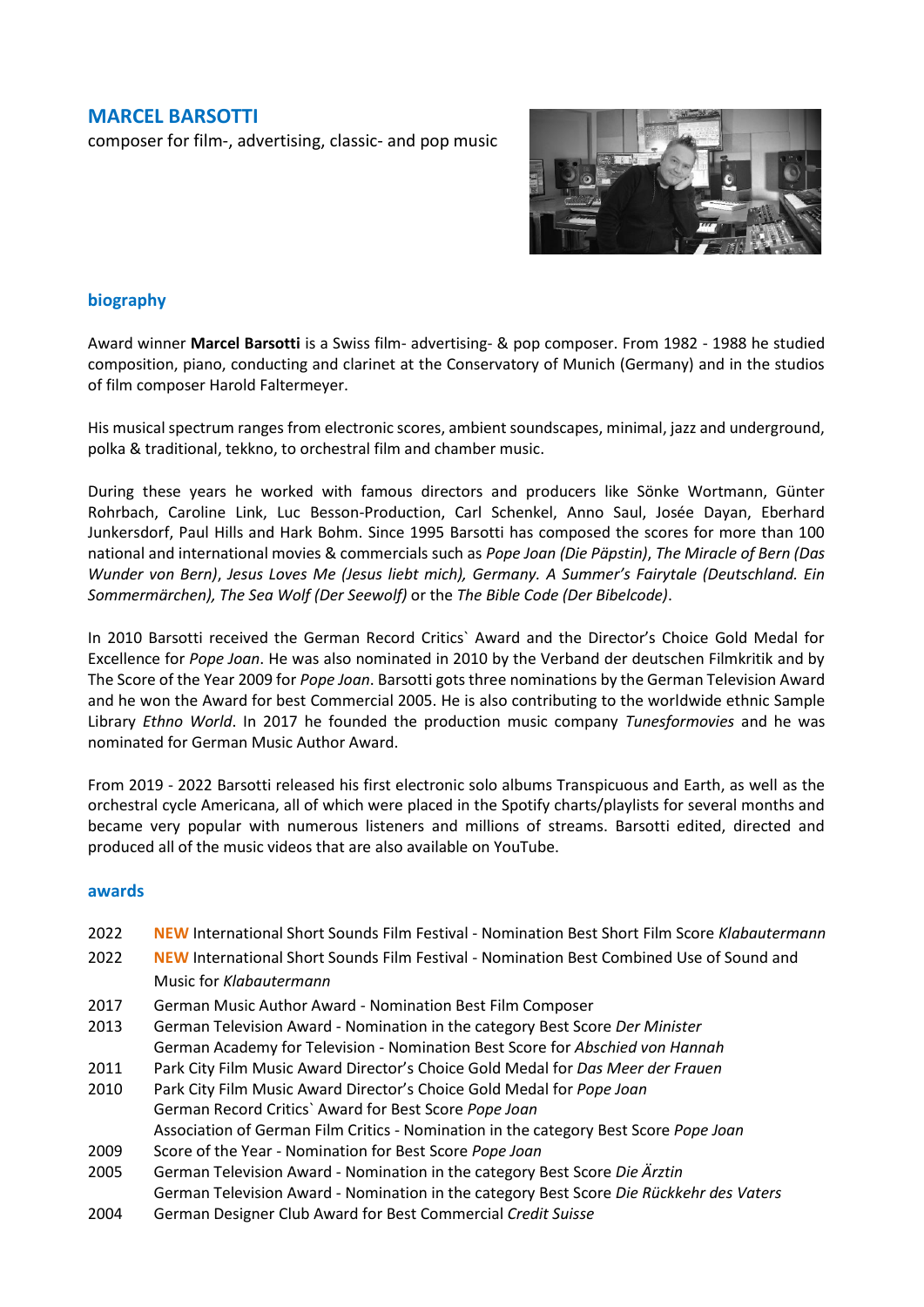## **vita**

| 1963              | Born 5.2.1963 in Lucerne, Switzerland                                                   |
|-------------------|-----------------------------------------------------------------------------------------|
| 1966              | Percussion and vibraphone lessons by John Ward / Hazy Osterwald Sextett                 |
| 1973 - 78         | Guitar and organ lessons in Rome                                                        |
| 1979 - 80         | Compositions for various jazz formations. Stage performances on piano                   |
| 1981 - 82         | Classes in classical composition by George Byrd                                         |
| 1981              | Classes in classical and contemporary composition by Fritz Froschhammer                 |
|                   | at the Richard Strauss Conservatory, Munich                                             |
| 1982              | Commencement of studies in composition, piano and clarinet,                             |
|                   | <b>Richard Strauss Conservatory</b>                                                     |
| 1982 - 90         | Compositions of classical works symphonies, string quartetts, piano cycles              |
| 1986              | Contribution to Grand Prix for Germany                                                  |
|                   | Studies in conducting and theatre music at conservatory                                 |
| 1986 - 92         | Instructor for classical composition and modern harmony                                 |
| 1988              | First theater music                                                                     |
|                   | Contribution to competitions for compositions of classical music                        |
|                   | Graduation from Richard Strauss Conservatory (composition, clarinet and piano)          |
|                   | Formation of pop ensemble Chaya                                                         |
| 1990              | Concert permier The water nymphs, Weilheimer Culture Festival                           |
|                   | First commercial film music                                                             |
| 1993 - 94         | Publication of first recorded pop works. German Top 100 charts                          |
|                   | First musical works for RTL and ZDF TV series                                           |
| <b>Since 1995</b> | Film composer for cinema and television movies for more than 100 projects               |
| 2000              | <b>Creation of BAM Music Publishing</b>                                                 |
| 2000              | Worldwide publication of the Sound Library Ethno World                                  |
|                   | Filmmusic for Dolphins. Winner of the Sundance Filmfestival and the Flagstaff Award     |
| <b>Since 2001</b> | Instructor for film music at the Music Shop Academy in Munich and Suisse                |
| 2003              | Filmmusic for The Miracle of Bern, Director Sönke Wortmann                              |
|                   | German Designer Club Award for Best Commercial Credit Suisse                            |
| <b>Since 2003</b> | Personal Corporate for Concorde Film Distribution                                       |
|                   | Foundation of the Record Label The Score Record Company                                 |
| 2005              | International Commercial for the Soccer Championship SOS Kinderdörfer                   |
|                   | Two nominations in the category Best Score for the German Television Award              |
|                   | for Die Ärztin and Die Rückkehr des Vaters                                              |
| 2009              | Filmmusic for the international film production Pope Joan                               |
| 2010 - 2014       | Several Nominations and Awards for Best Scores                                          |
| 2012 - 2016       | Foundation of the Music Company RavenRed Media & Entertainment                          |
|                   | Jury Member of the International Filmmusic Award Soundtrack Collogne                    |
|                   | Music for the Leipzig Olympic hymn                                                      |
| 2013              | Masterclass at the Zurich Filmfestival, Workshop at the Cannes Filmfestival             |
| 2014              | Jury Member of the International Filmmusic Award Zurich                                 |
| 2015              | Retrospective at the Filmfestival Braunschweig 2015,                                    |
|                   | Premiere of the Live Filmmusic Concert Pope Joan and Dolphins                           |
| 2016              | Jury Director of the Wiener Filmmusic Award, Austria                                    |
| 2017              | Foundation of the Production Music Company Tunesformovies                               |
|                   | German Music Author Award - Nomination Best Film Composer                               |
| 2018              | Filmmusic Masterclass International Filmmusic Award Austria                             |
| 2021              | First orchestral solo album AMERICANA                                                   |
| 2023              | <b>NEW</b> Premiere of the Filmmusic Concert The Miracle of Bern NDR Radio Philharmonie |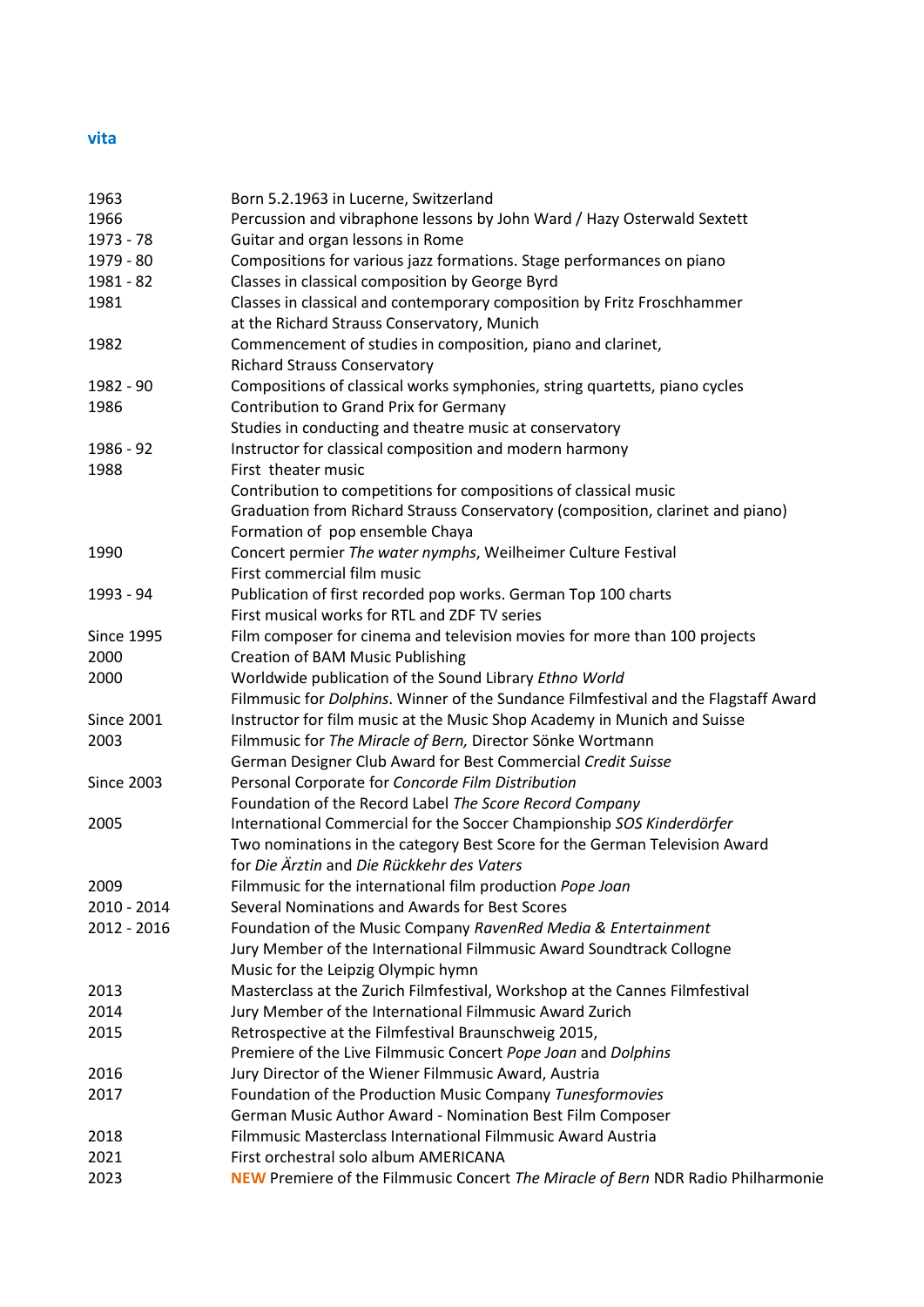# **motion picture / short film**

| 2022<br><b>NEW Klabautermann (Short Film)</b> | Anke Sevenich              |
|-----------------------------------------------|----------------------------|
| 2015<br>The Power                             | Paul Hills                 |
| 2012<br>Jesus liebt mich                      | <b>Florian David Fitz</b>  |
| 2011<br>Do Elephants pray?                    | Paul Hills                 |
| Hexenwahn (Short Film)                        | Joans Schürch              |
| Die Päpstin (Pope Joan)<br>2009               | Sönke Wortmann             |
| Das Blaue vom Himmel (Short Film)<br>2008     | Nadine Hoppe               |
| Deutschland. Ein Sommermärchen<br>2006        | Sönke Wortmann             |
| Rennschwein Rudi Rüssel 2                     | Peter Timm                 |
| Wo ist Fred?                                  | Anno Saul                  |
| <b>Kebab Connection</b><br>2005               | Anno Saul                  |
| Der Schatz der weißen Falken                  | Christian Zübert           |
| Das Wunder von Bern<br>2003                   | Sönke Wortmann             |
| The Poet                                      | Paul Hills                 |
| Grüne Wüste<br>2001                           | Anno Saul                  |
| 2000<br><b>Dolphins</b>                       | <b>Farhad Yawari</b>       |
| Sirga die Löwin<br>1998                       | <b>Patrick Grandperret</b> |
| Für Immer und Immer                           | Hark Bohm                  |

## **series**

| 1995 | Thunder in Paradise (several songs) | RTL        |
|------|-------------------------------------|------------|
| 1994 | Sauerkraut (as Arranger)            | <b>ZDF</b> |
| 1993 | Zeit der Sehnsucht (several songs)  | RTL        |

# **advertising & corporates**

| <b>NEW Fanta 4 Masterclass Project</b>      | Internet             |
|---------------------------------------------|----------------------|
| SKY Sport (as music producer)               | Corporate            |
| RTL2 Corporate                              | Corporate            |
| <b>DFB</b> Integration                      | <b>TV</b> commercial |
| DFB Mehr als nur Fußball                    | TV commercial        |
| SOS Kinderdörfer                            | <b>TV</b> commercial |
| Concorde Motion Picture distributiom        | Corporate            |
| <b>Credit Suisse</b>                        | Image movie          |
| Olympic hymn Leipzig                        | Radio Commercial     |
| SOS Kinderdörfer                            | TV commercial        |
| Vodafone                                    | <b>TV</b> commercial |
| Kölner Express                              | Kino commercial      |
| Children for a better World (Caroline Link) | TV commercial        |
| Artisti Italiani                            | <b>TV</b> commercial |
| CDU                                         | TV commercial        |
| Image movie                                 |                      |
| Image movie                                 |                      |
|                                             |                      |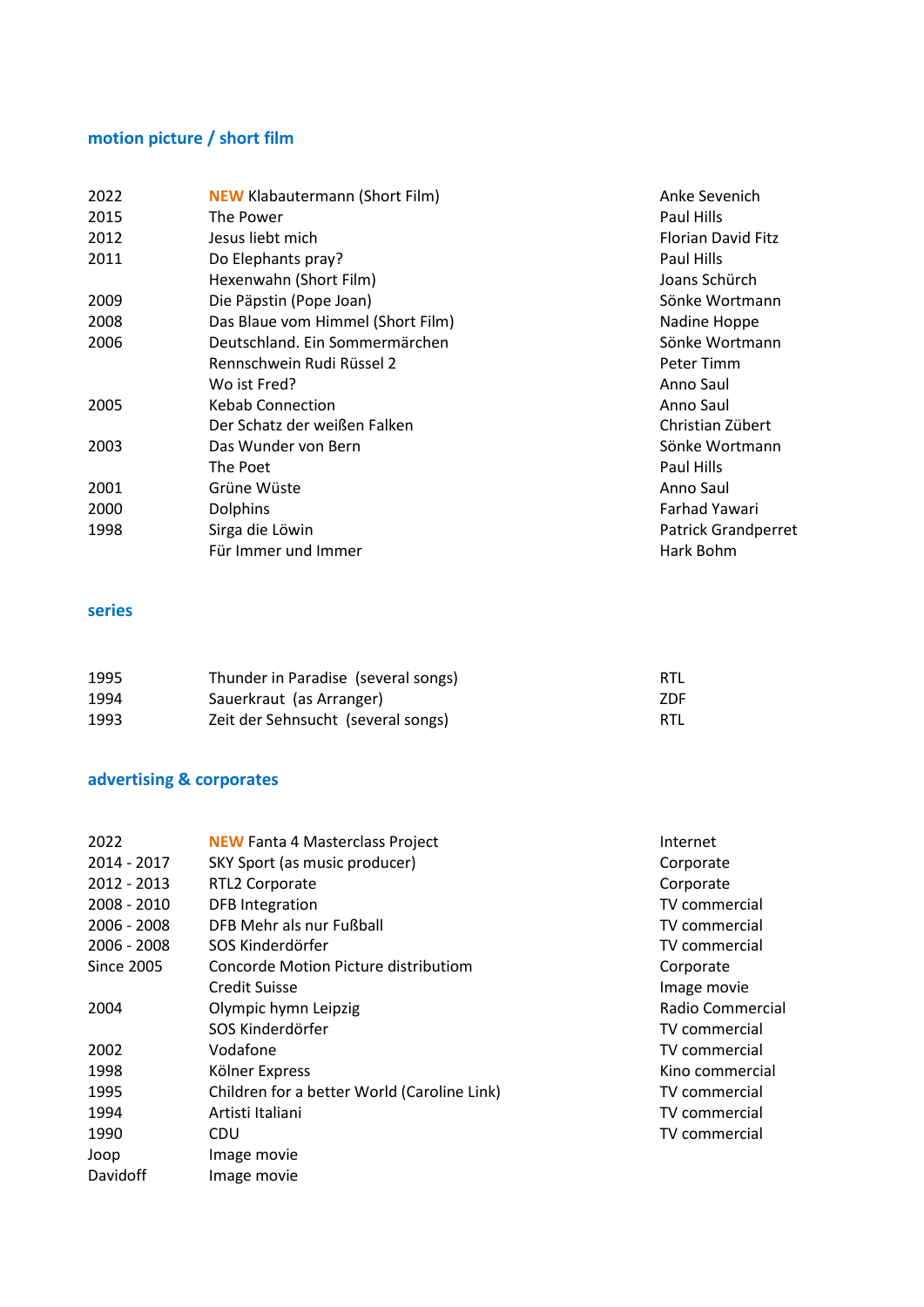#### **television movies**

| 2018 | Urlaub mit Mama                                   | Florian Froschmayer          | <b>ARD</b>       |
|------|---------------------------------------------------|------------------------------|------------------|
| 2017 | Inspektor Jury - Spielt Katz und Maus             | Andi Niessner                | ZDF              |
| 2016 | Die Hebamme II                                    | Hannu Salonen                | SAT1             |
|      | Der Urbino Krimi - Mord im Olivenhain Uwe Janson  |                              | <b>ARD</b>       |
|      | Der Urbino Krimi - Die Tote im Palazzo Uwe Janson |                              | <b>ARD</b>       |
| 2015 | Die Udo Honig Story                               | Uwe Janson                   | SAT1             |
|      | Inspektor Jury - Mord im Nebel                    | Florian Kern                 | ZDF              |
| 2014 | Die Hebamme                                       | Hannu Salonen                | SAT1             |
| 2013 | Frauen Verstehen                                  | Jörg Grünler                 | <b>ARD</b>       |
|      | Inspektor Jury - Der Tote im Pub                  | <b>Edzard Onneken</b>        | <b>ZDF</b>       |
|      | Der Minister                                      | Uwe Janson                   | SAT1             |
| 2012 | Liebe am Fjord - Sog der Gezeiten                 | Jörg Grünler                 | <b>ARD</b>       |
|      | Elli gibt den Löffel ab                           | <b>Edzard Onneken</b>        | ZDF              |
|      | Liebe am Fjord - Abschied von Hannah Jörg Grünler |                              | ARD              |
|      | Die Schuld der Erben                              | Uwe Janson                   | <b>ZDF</b>       |
| 2011 | Liebe am Fjord - Das Meer der Frauen              | Jörg Grünler                 | <b>ARD</b>       |
|      | Dann kam Lucy                                     | Christoph Schrewe            | <b>ARD</b>       |
|      | Sein oder Nichtsein                               | Christoph Schrewe            | <b>ARD</b>       |
|      | Oh Shit!                                          | Christoph Schrewe            | PRO7             |
| 2008 | Der Bibelcode                                     | Christoph Schrewe            | PRO7 in 2 parts  |
|      | Der Seewolf                                       | Christoph Schrewe            | PRO7 in 2 parts  |
|      | Die Schöne vom Beckenrand                         | Matthias Tiefenbacher        | ZDF              |
| 2007 | Oh Tannenbaum                                     | Matthias Tiefenbacher        | <b>ARD</b>       |
|      | Der Mann an Ihrer Seite                           | <b>Matthias Tiefenbacher</b> | <b>ARD</b>       |
|      | Liebe im Halteverbot                              | <b>Matthias Tiefenbacher</b> | <b>ARD</b>       |
| 2006 | Himmel über Australien                            | <b>Thorsten Schmidt</b>      | SAT 1 in 2 parts |
| 2005 | Wenn der Vater mit dem Sohne                      | Udo Witte                    | <b>ARD</b>       |
| 2004 | Die Ärztin                                        | Matti Geschoneck             | ZDF              |
|      | Die Rückkehr des Vaters                           | Jörg Grünler                 | ZDF in 2 parts   |
| 2003 | Der Freund von früher                             | Matthias Tiefenbacher        | ZDF              |
|      | Weihnachtsmann über Bord                          | <b>Thomas Berger</b>         | SAT1             |
| 2002 | Die Novizin                                       | Anno Saul                    | <b>ZDF</b>       |
|      | <b>Operation Rubikon</b>                          | <b>Thomas Berger</b>         | PRO7 in 2 parts  |
|      | Liebling, bring' die Hühner ins Bett              | Matthias Tiefenbacher        | <b>ARD</b>       |
| 2001 | Die Jagd auf den Plastiktütenmörder               | Markus Bräutigam             | RTL              |
|      | Ein Yeti zum Verlieben                            | <b>Thorsten Schmidt</b>      | PRO7             |
| 2000 | Der Club der grünen Witwen                        | Udo Witte                    | ZDF              |
|      | Falscher Verdacht, die Wahrheit zählt             | Udo Witte                    | <b>RTL</b>       |
| 1999 | Ein Bär für alle Fälle                            | Peter Adam                   | <b>RTL</b>       |
|      | Die Angst in meinem Herzen                        | Joseph Orr                   | <b>RTL</b>       |
|      | Verfolgt                                          | Kaspar Heidelbach            | <b>RTL</b>       |
| 1998 | Das Tor des Feuers                                | Kaspar Heidelbach            | SAT1             |
|      | Eine Sünde zuviel                                 | Udo Witte                    | <b>ARD</b>       |
|      | Chinadream                                        | Alexander Jahrreis           | <b>ARD</b>       |
|      | Nur das Leben zählt                               | Joseè Dayan                  | ARD              |
|      | Mayday                                            | Chris Bould                  | <b>ARD</b>       |
| 1997 | Insel der Furcht                                  | <b>Gus Trikonis</b>          | PRO7             |
| 1996 | Brüder auf Leben und Tod                          | Friedemann Fromm             | PRO7             |
|      |                                                   |                              |                  |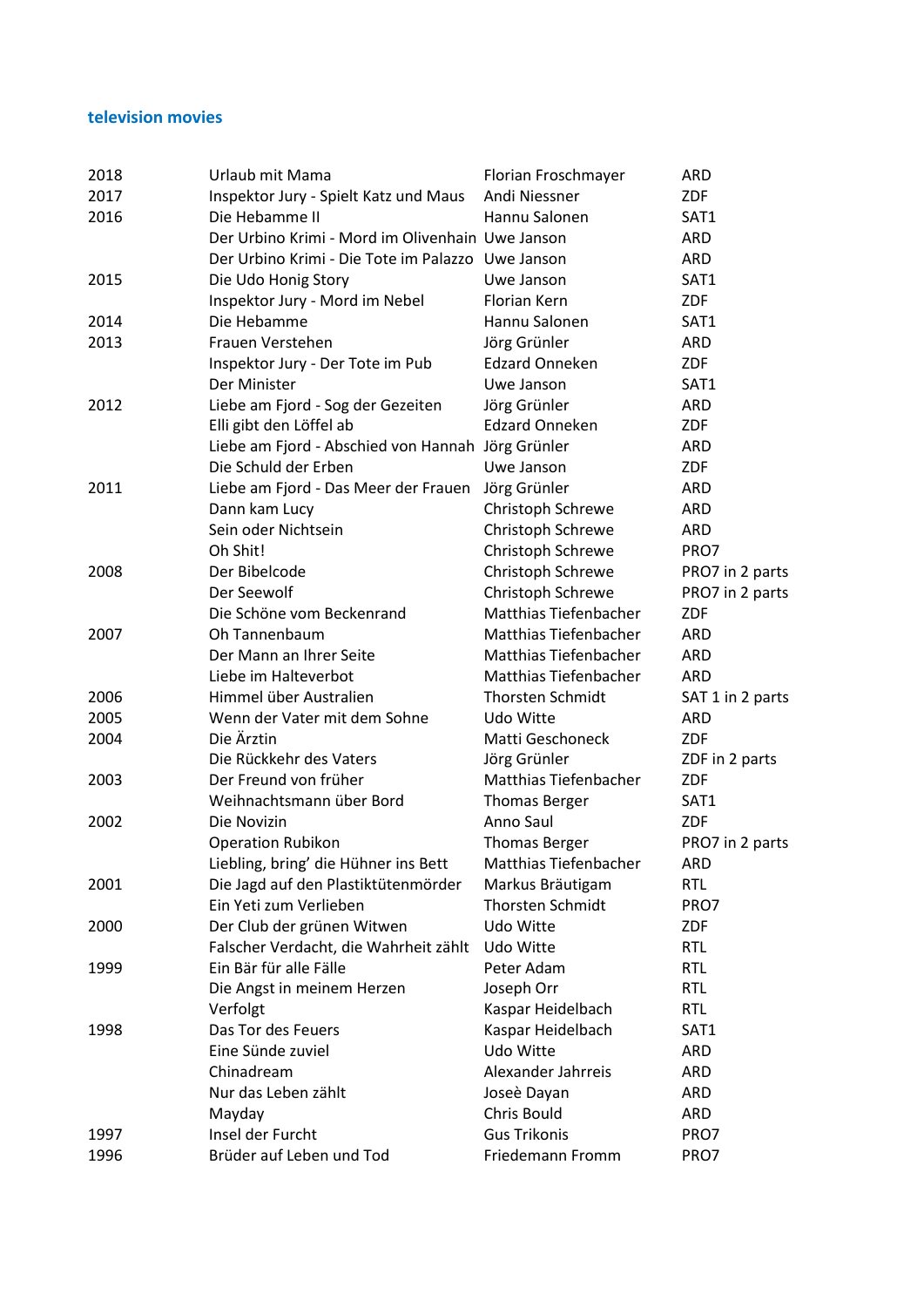# **discography**

| 2022 | <b>NEW Earth</b>                                       | TFM              |
|------|--------------------------------------------------------|------------------|
|      | <b>NEW Green Desert</b>                                | <b>TFM</b>       |
|      | <b>NEW</b> Deutschland. Ein Sommermärchen (Special Ed) | <b>TFM</b>       |
| 2021 | Americana                                              | <b>TFM</b>       |
|      | Deutschland. Ein Sommermärchen                         | <b>TFM</b>       |
|      | Germany. A Summer's Fairytale                          | <b>TFM</b>       |
|      | Frauen Verstehen                                       | <b>TFM</b>       |
|      | Liebe am Fjord - Abschied von Hannah                   | <b>TFM</b>       |
|      | Liebe am Fjord - Sog der Gezeiten                      | <b>TFM</b>       |
|      | Liebe im Halteverbot                                   | <b>TFM</b>       |
|      | Der Mann an Ihrer Seite                                | <b>FFM</b>       |
|      | Der Urbino Krimi – Die Tote im Palazzo                 | <b>TFM</b>       |
|      | Der Urbino Krimi – Mord im Olivenhain                  | <b>TFM</b>       |
|      | Oh Tannenbaum                                          | <b>TFM</b>       |
|      | Alles was Recht ist - Sein oder Nichtsein              | <b>TFM</b>       |
|      | Inspektor Jury - Mord im Nebel                         | <b>TFM</b>       |
|      | Inspektor Jury spielt Katz und Maus                    | <b>TFM</b>       |
|      | Urlaub mit Mama                                        | <b>TFM</b>       |
| 2020 | The Poet                                               | <b>TFM</b>       |
|      | Wo ist Fred?                                           | <b>TFM</b>       |
|      | Where's Fred?                                          | <b>TFM</b>       |
|      | The Bible Code                                         | <b>TFM</b>       |
|      | Der Bibelcode                                          | <b>TFM</b>       |
|      | The Sea Wolf                                           | <b>TFM</b>       |
|      | The Poet                                               | <b>TFM</b>       |
|      | Für Immer und Immer                                    | <b>TFM</b>       |
|      | The Power                                              | <b>TFM</b>       |
| 2019 | The Miracle of Bern                                    | <b>TFM</b>       |
|      | Das Wunder von Bern                                    | <b>TFM</b>       |
|      | Der Schatz der weißen Falken                           | <b>TFM</b>       |
|      | Jesus liebt mich                                       | <b>TFM</b>       |
|      | Jesus loves me                                         | <b>TFM</b>       |
|      | <b>Kebab Connection (Bonus Tracks)</b>                 | <b>TFM</b>       |
|      | The Minister                                           | TFM              |
|      | Rennschwein Rudi Rüssel 2                              | <b>TFM</b>       |
|      | The Return of the Racing Pig                           | <b>TFM</b>       |
|      | The Inspector Jury Mysteries                           | <b>TFM</b>       |
|      | Inspektor Jury Der - Tote im Pub                       | <b>TFM</b>       |
|      | The Sea Wolf                                           | <b>TFM</b>       |
|      | Der Seewolf                                            | <b>TFM</b>       |
|      | Dann kam Lucy                                          | <b>TFM</b>       |
|      | Liebe am Fjord                                         | <b>TFM</b>       |
|      | Transpicuous                                           | <b>TFM</b>       |
| 2015 | Die Udo Honig Story                                    | Alhambra Records |
| 2014 | Inspektor Jury                                         | Alhambra Records |
|      | Die Hebamme                                            | Alhambra Records |